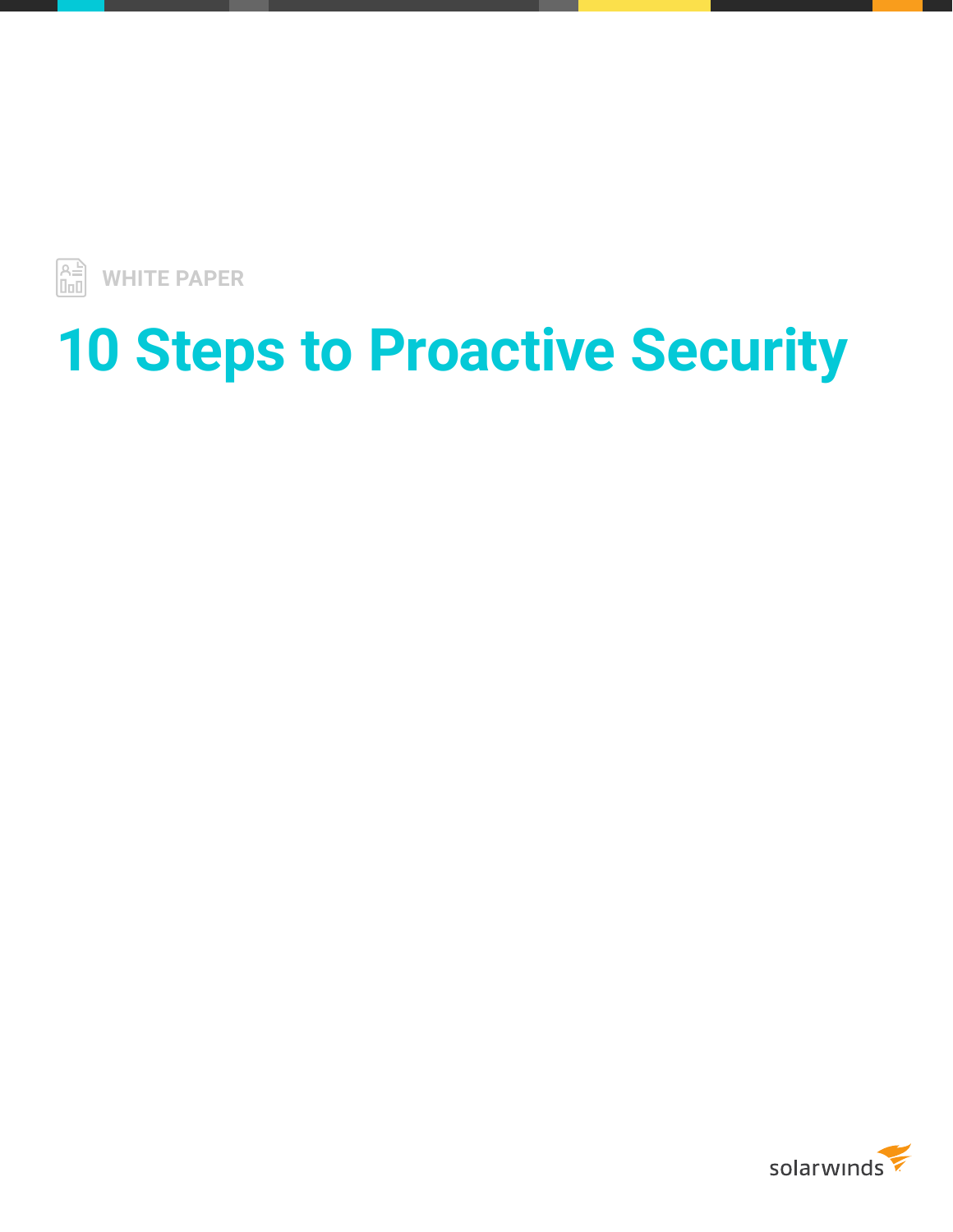*It has become commonplace to say the state of cybersecurity has changed. It's true—cybercriminals continue evolving their methods of attack. It's not just malicious actors you have to worry about either—with the world growing more interconnected, it's more likely than ever that insiders will accidentally cause a data breach.*

To see how serious the state of cybersecurity has become, just look at some of the breaches from 2017. The Equifax® breach led to a loss of over 143 million personal records<sup>1</sup>. This happened to a company that protects private, personal data-just imagine how challenging it is for those with fewer security resources than Equifax. And with ransomware attacks like Petya, WannaCry, and Bad Rabbit, cybercriminals no longer have to steal data records to succeed with cyberattacks. They can simply lock up data and hold it hostage for a time to wreak havoc (and gain financial benefit).

What the industry needs is a sea change in how we think about security to enable us to more proactively fight cybercriminals. This whitepaper outlines ten steps to help get there.

## 1. SHIFT THE CONVERSATION TO RISK

No business is ever 100% secure. You can have the best security technology and processes in place, but there's always the risk that a new type of attack could hit your company first. Yet, the conversation often focuses on an almost binary view of either being secure or not. This all-or-nothing proposition denies the reality of the situation.

Instead, you should focus on risk. Most businesses already think about general business risks like bad press or changing market demand—cybersecurity should be no different. Keep the following in mind:

» **Ask the question, "How much risk does the business face?"** Instead of focusing first on security measures, figure out how damaging a data breach could be to your company's reputation or bottom line. Obviously, a credit monitoring service like Equifax faces enormous risk if they lose data, but even small businesses could be in serious danger if they lose customer information. In fact, small businesses may need to worry even more, as they can be easier targets for hackers (especially via automated attacks). To top it off, they may lack the financial cushion to protect them from the repercussions of a breach. By having a serious conversation about risk, executives and other stakeholders can see—and viscerally know—what's at stake, making them more likely to take security seriously.

*What the industry needs is a sea change in how we think about security to enable us to more proactively fight the cybercriminals.*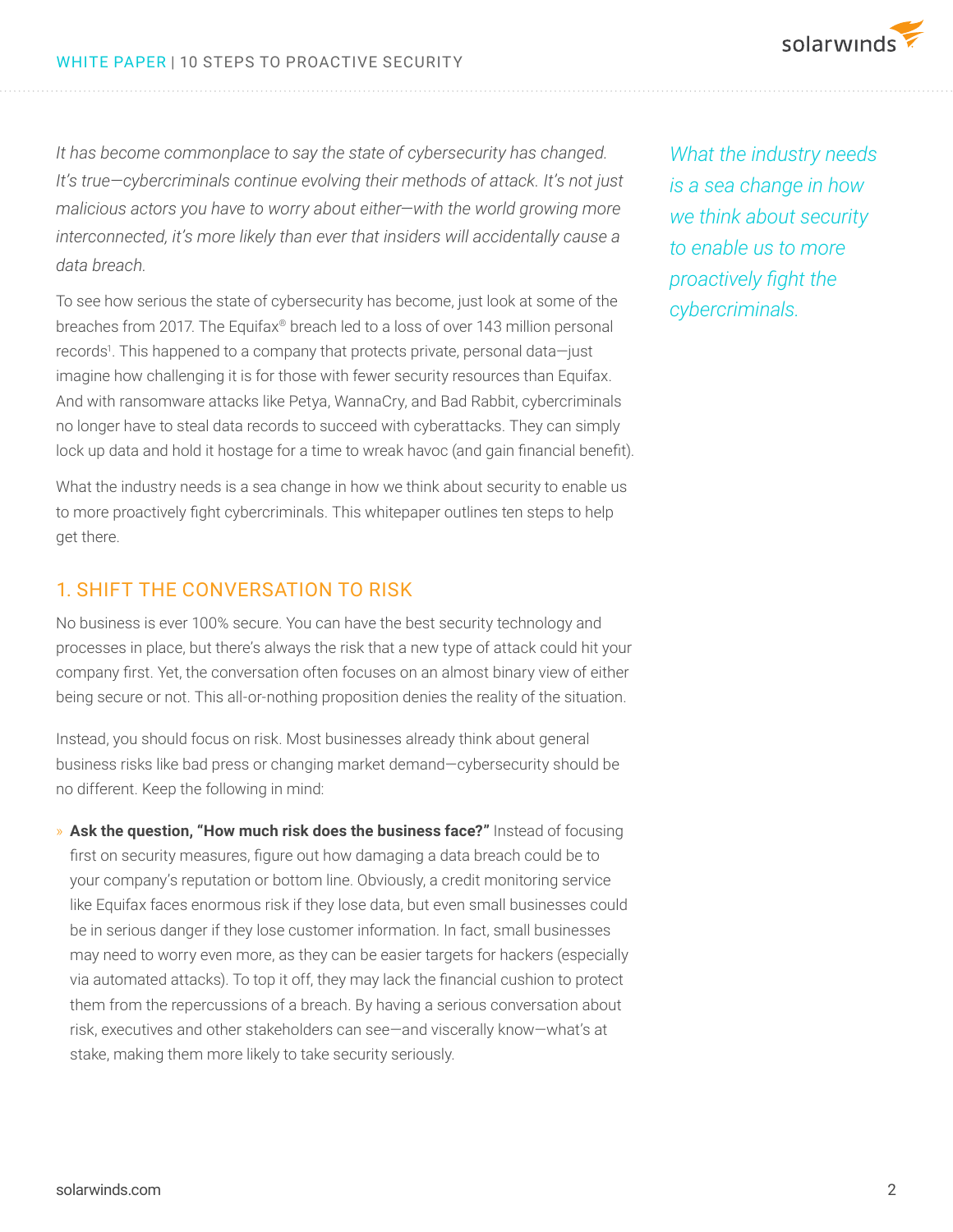- » **Set security metrics—and watch them like a hawk.** Setting security metrics not only demonstrates the value of your security work, but it also provides a health check on your security and points out areas for improvement. For example, tracking the percentage of programs without the latest security patches will alert you to potential security holes. Tracking this metric could have prevented the Equifax breach as well as WannaCry, as both breaches attacked vulnerabilities that had patches released months earlier<sup>2,3</sup>.
- » **Strong security comes from proper management.** To build on the previous point, measuring key indicators in the environment allows you to improve your processes. As they say, "What gets measured gets managed." For example, measuring how quickly your team responds to security incidents can let you know if you need to improve processes in any way, helping you provide better services to your organization.

# 2. UNDERSTAND THE ENVIRONMENT AND DEFINE THE "CROWN JEWELS"

If you've ever watched heist movies, you know robbers are always after some big score. In Ocean's Eleven<sup>4</sup>, they're looking to rob three casinos. In other movies, they're looking to rob banks. And in the BBC® series Sherlock<sup>5</sup>, Moriarty robs the crown jewels (and purposely gets caught).

In each of these situations, the victims guard these prizes with incredible security. When it comes to protecting your customers, you need to know what the "crown jewels" are within their environment so you can keep out the Moriartys.

You likely already have a plan for maintaining and protecting key servers or critical endpoints. Now, you need to look at the "jewels" within them. And as the IT professional in house, you already know the lay of the land, helping you "case the network" the way a cybercriminal would.

To start, define your crown applications, crown systems, and crown data. Additionally, you need to discover who your crown employees are. Once you do, put processes in place to protect them.

In many cases, if a certain individual is compromised, the company could be devastated. Imagine what would happen if a chief financial officer's laptop was compromised—that could certainly cause a major problem for the company.

Other times, it could be a crown process or access point. For example, in the case of the Target® data breach, the system vulnerability came through their third-party HVAC vendor<sup>6!</sup>

*If you've ever watched heist movies, you know robbers are always after some big score.*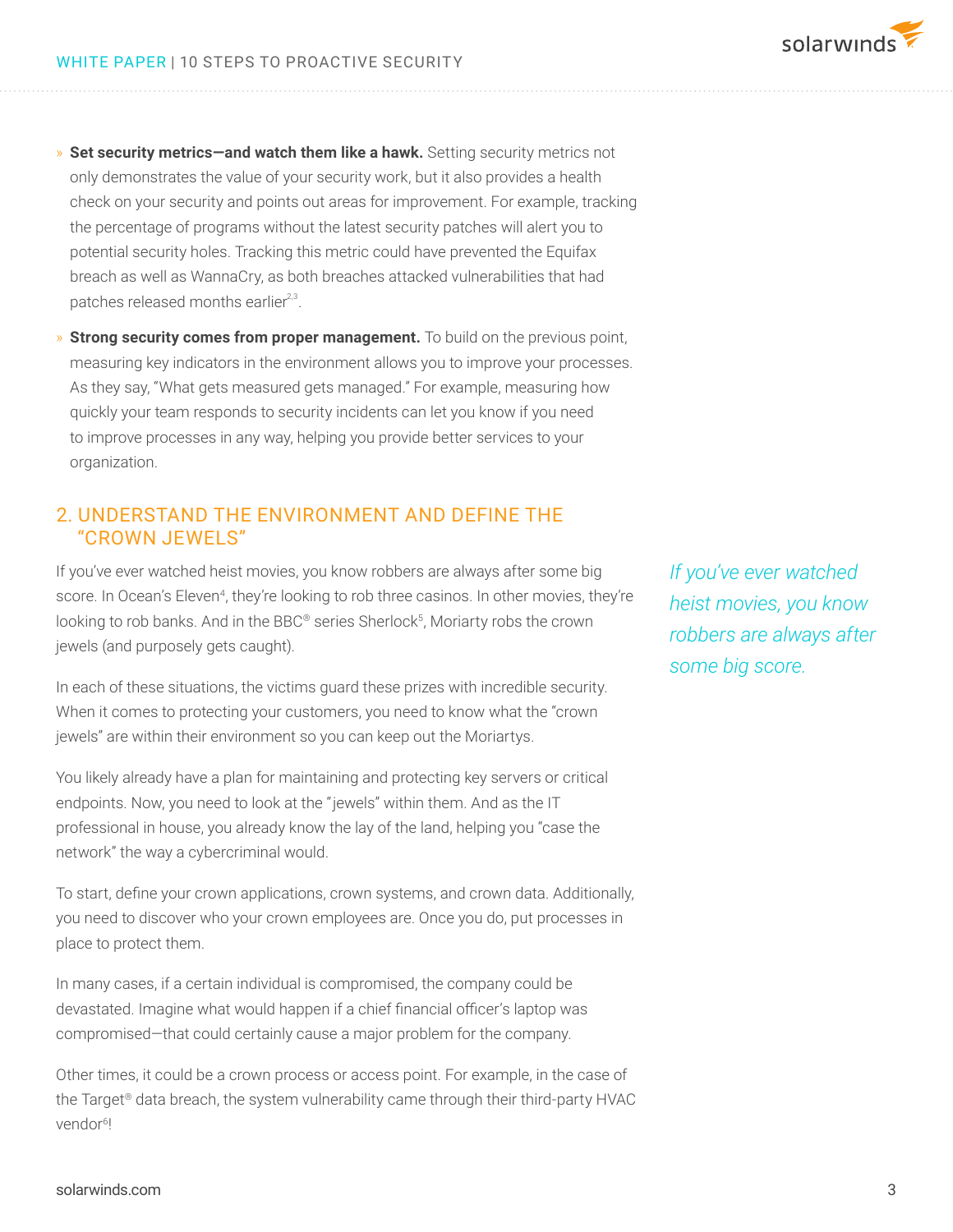In other cases, you should focus on crown data. For example, health records contain an incredible amount of sensitive data, which can often lead to a lucrative payday for cybercriminals. Credit information can also be enticing to many hackers.

In short, companies should define their crown jewels and heighten their security around these items. Additionally, companies should regularly review their security policies for these items—whether they're important individuals, systems, access points, or data. While it's impossible to secure everything, defining and protecting a company's crown jewels should be the top priority for anyone providing cybersecurity.

## 3. IMPLEMENT GOOD CYBERHYGIENE

So far, we've focused on shifting the conversations with your customers from security to risk. But the fundamental rules of cybersecurity still apply—you need the right technology, the right processes, and the right effort to improve security and reduce risk.

You still must practice good cyberhygiene. Remaining vigilant about security maintenance can prevent potential disasters. Often, the simplest attacks succeed, like a phishing attack or a malicious email download.

So make sure to do the following:

- » **Put strong antivirus on every endpoint (and make sure it runs frequently)**
- » **Understand your company's data maps to keep information from falling into the wrong hands**
- » **Frequently check admin rights and permissions to sensitive data**
- » **Patch all systems and software regularly (and keep up with security bulletins)**
- » **Implement a strong backup and business continuity plan**
- » **Stay vigilant against spam—including putting technical safeguards in place on your mail servers**
- » **Reduce the potential attack surface wherever possible by cordoning some machines off from the web or using virtual machines where possible**
- » **Set up incident response and remediation plans ahead of time, so you have a clear playbook to work with when catastrophe strikes**

Perhaps most importantly, realize there's simply no silver bullet. It takes consistent effort and vigilance.

*Credit information can also be enticing to many hackers.*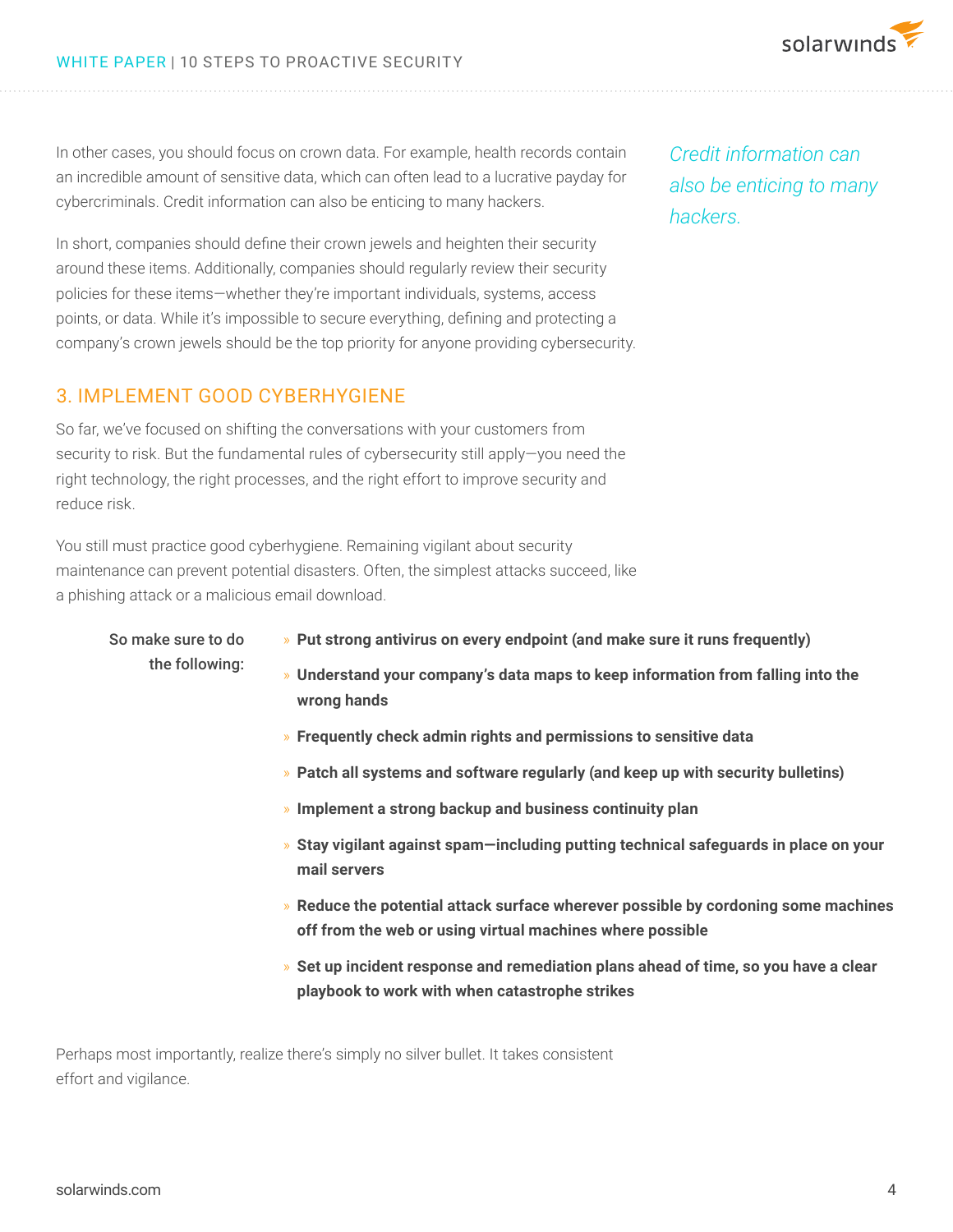

#### 4. SECURE THE ENVIRONMENT AT DIFFERENT LEVELS

There's simply no such thing as foolproof security. And as you likely already know, there's no one-size-fits-all approach.

Instead, you should aim for making the wisest investments with your leadership team. You don't want to ask for too much—as executive sponsors may feel sticker shock and question the value of these initiatives. However, you don't want to miss the mark and leave them unprepared for potential breaches.

Take this on a case-by-case basis—ask the leadership team what they consider to be the company's "crown jewels," and work with them to determine the best level of security considering worst case scenarios. It may take some time and education to explain the need for practicing good, basic cyberhygiene as well as strong security awareness programs. Have this conversation with your leadership team early and often, so you can set expectations and determine the best course of action for the company.

Provide proactive, periodic updates to your leadership team. You should constantly look to how you can demonstrate your value—and keep your stakeholders reassured they are in good hands. Revisiting the level of security every quarter or semiannually may be worthwhile to help executives stay prepared for potential threats. This is absolutely crucial for keeping up with the ever-evolving security landscape. Think about it—just a few years ago, ransomware wasn't even a major issue. Now, ransomware seems to be the weapon of choice for many cybercriminals.

## 5. POSITION STRONG SECURITY AS A DIFFERENTIATOR FOR YOUR COMPANY

In a world of never-ending threats, security can make the difference for both you and your entire organization.

The benefit to your business may seem obvious. When you provide strong security, you stand out from competitors that focus on simple maintenance services and monitoring. You also meet an obvious demand for security and boost your credibility.

What might seem less obvious is how companies can use security to their benefit. Imagine, for example, if you were working for a manufacturer that sold to public utilities. Having a strong security proposition could help that customer secure more contracts. Some companies operate in an industry where security could make or break their business—financial institutions, healthcare organizations, pharmaceutical companies, national security contractors, and public utilities, to name a few. Demonstrating constant vigilance and advanced security techniques can help those businesses compete in the marketplace.

*There's simply no such thing as foolproof security.*

*Revisiting the level of security every quarter or semi-annually may be worthwhile to help executives stay prepared for potential threats.*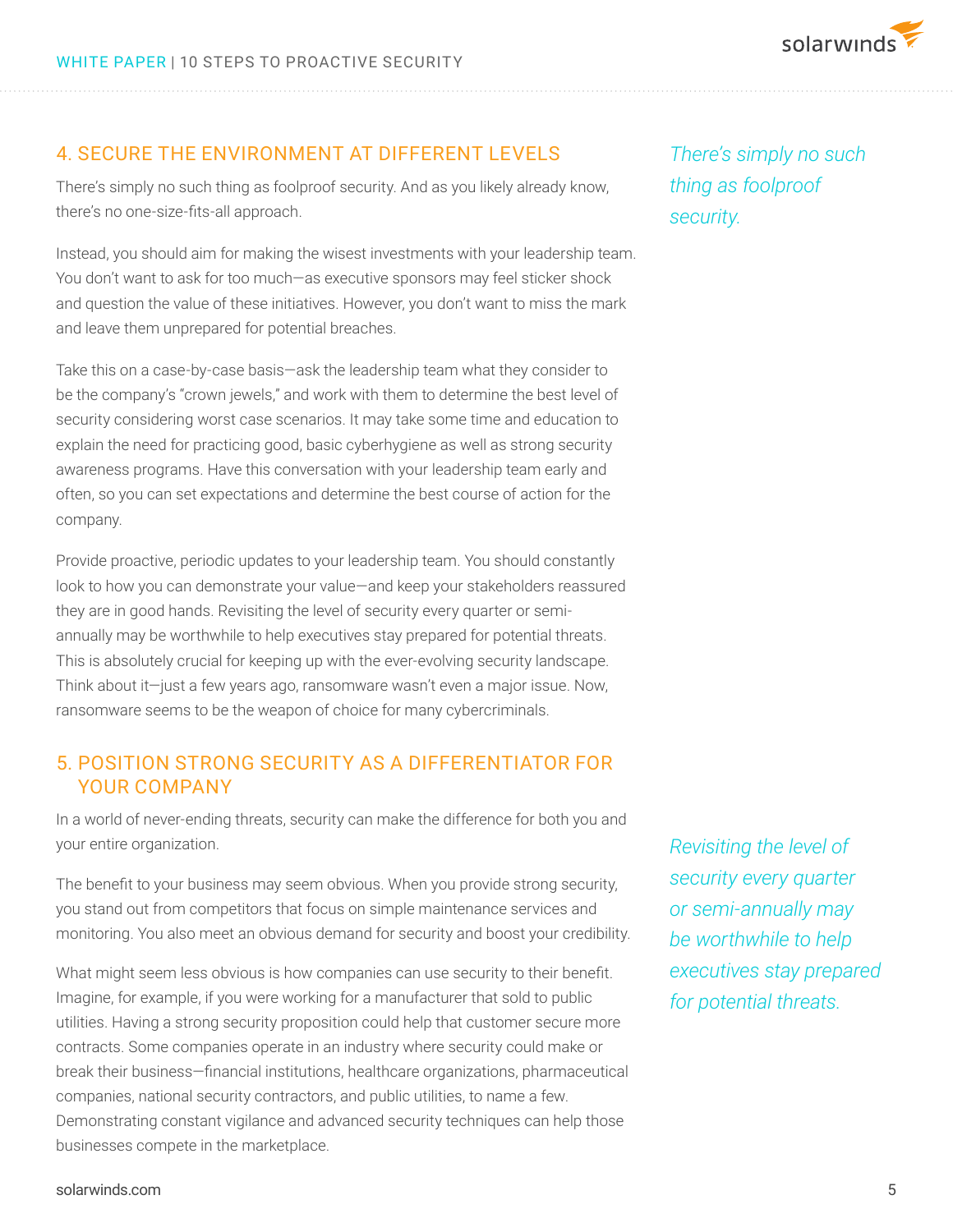

Even if your company isn't in a regulated industry, security could still be a selling point for them. For example, imagine a company that creates smart thermostats. Their devices could be hacked and held for ransom, as some hackers demonstrated at a 2016 security conference<sup>7</sup>. While these attacks haven't happened yet, you could show your company how important it is to be prepared for the possibility. In fact, any Internet of Things (IoT) device poses a risk for organizations. The more you can show how these technology decisions impact risk and compliance, the more your executive team will rely on you for valuable decisions on technology implementations in the future.

6. REALIZE THAT REGULATIONS ARE YOUR FRIENDS

When a new regulation appears on the scene, most recently the EU General Data Protection Regulation (GDPR), many in the IT industry (and the IT press) struggle to understand its potential implications. Often, panic and confusion ensue.

Yet, many times, these regulations present new opportunities for IT teams who stay ahead of the curve (and present strong benefits for the people whose data must be protected). Keep the following in mind:

- » **Realize regulation drives security.** With additional requirements from GDPR or even from older regulations like the Health Insurance Portability and Accountability Act (HIPAA), businesses have been forced to incorporate better security. By following the regulations, you not only get your leadership team to take security seriously, you also have guidelines to reduce potential data breaches (from the regulations, but also from the IT press as they offer educational resources to help you improve compliance).
- » **Work closely with your legal, audit, and compliance teams.** In addition to your own company's regulatory drivers, you may also need to consider outside businesses or partnerships that connect with your company for regulatory drivers. These requirements may incur auditing, monitoring, and other reporting responsibilities that will need to be implemented (in terms of technology and process). Open and frequent communication with colleagues in legal, auditing, and compliance will help ensure everyone's on the same page and help avoid any needless emergencies.
- » **Privacy regulations are growing.** With GDPR, the scope of privacy regulations has greatly expanded. Now, organizations operating outside of the EU must comply with the regulation if they come in contact with the personal data of EU citizens. Expect this to be a sign of things to come—expanded scope and greater emphasis on data privacy.

*Even if your company isn't in a regulated industry, security could still be a selling point for them.*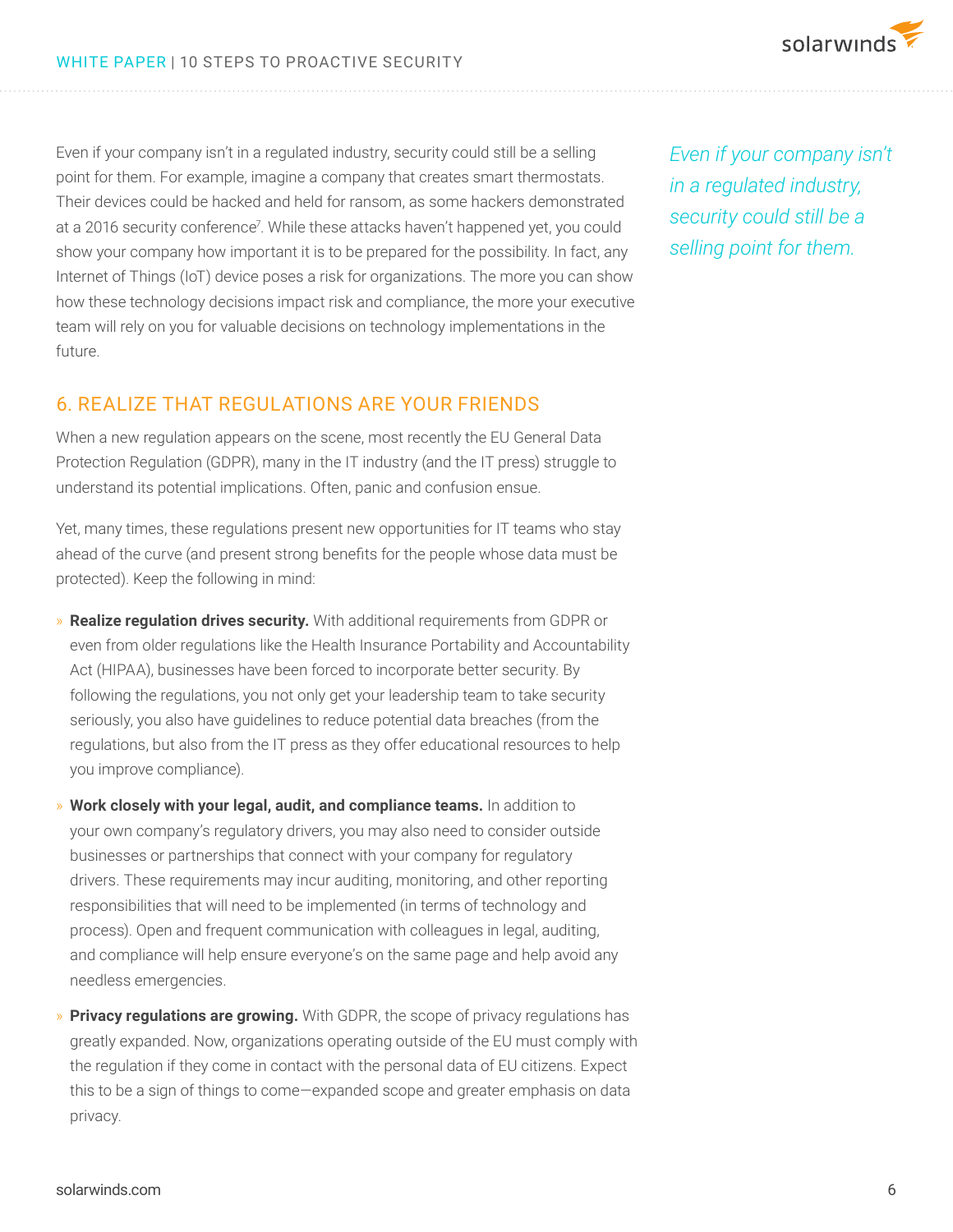Security regulations really are your friends. They improve the security not just of individual organizations, but for everyone (which is important for the interconnected nature of the web). And as an IT professional, feel free to leverage these regulatory drivers to get management's attention and support for your security program initiatives.

#### 7. BOOST YOUR SECURITY KNOW-HOW

As we mentioned before, the cybersecurity field changes all the time. It wasn't too long ago that on-premises backup was enough for helping people recover data; now, you almost need an additional cloud-based copy since some malware strains specifically target backup files.

The key is to consistently update your organization's knowledge about security—both for your specific users and for the industry in general. Here are a few key tips:

- » **Create a knowledge base in your organization.** First, you want to ensure your organization has the information and skills it needs to properly serve its employees, partners, and clients. Everyone in your organization should be trained on the basics—such as the fundamentals of monitoring, access controls, credentials, and proper cyberhygiene. As you work with employees on how to be good security stewards, they will learn to make good decisions (e.g., spotting and avoiding social engineering scams) and be part of the solution when problems arise. But make sure they share critical information, like configurations to a central repository (e.g., a knowledge base), so the organization doesn't lose valuable data that can support incident response and security investigations.
- » **Stay on top of current events.** Staying ahead of the curve requires a lot of research and reading. Start by skimming daily articles and resources from a few key outlets. If you find a resource you like, sign up for their newsletter or blog. Here are a few good recommendations:
	- » The United States Computer Emergency Readiness Team: https://www.us-cert gov
	- » SANS.org (which has newsletters and blogs): https://www.sans.org
	- » The Cloud Security Alliance: https://cloudsecurityalliance.org
	- » ZDnet: http://www.zdnet.com
	- » Dark Reading: https://www.darkreading.com
	- » CSO Magazine: https://www.csoonline.com
- » **Consider certifications.** Certifications can help your employees stay on top of the latest trends and provide frameworks to combat the bad guys. Beyond

*The key is to consistently update your organization's knowledge about security—both for your specific customers and for the industry in general.*

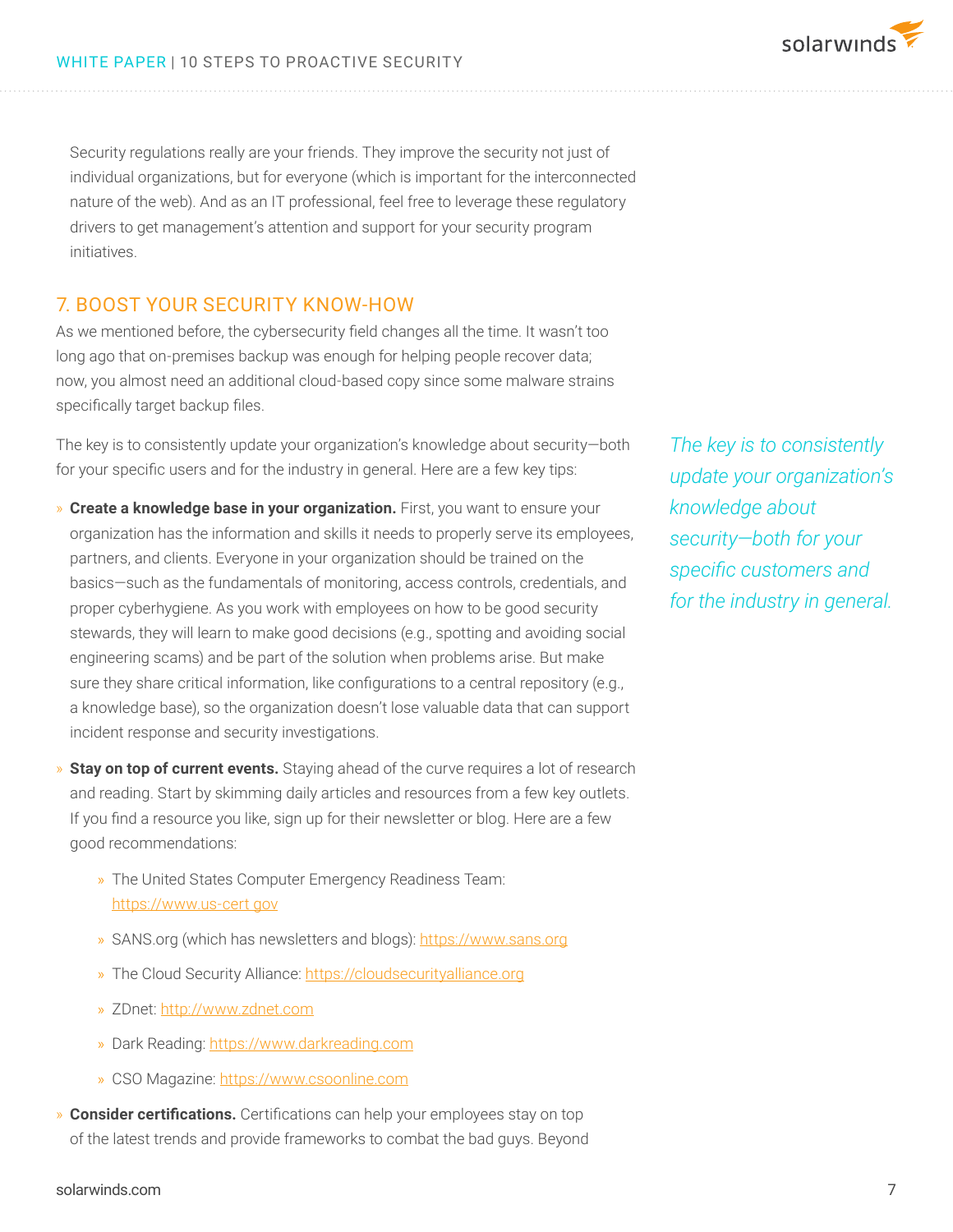that, certifications can be an excellent marketing tool, lending credibility to your business. In particular, look at getting the Certified Information Security Services Professional (CISSP) certification, the Certified Ethical Hacker (CEH) certification, or the International Information System Security Certificate Consortium (ISC)2 certification.

» **Get involved with communities.** It also helps to get to know other information security professionals. Consider joining ISACA and gaining certifications through them. Additionally, there are likely several conferences in your area that occur each year. For example, some of the big names include the RSA Conference, the Black Hat Conference, the DEFCON Hacking Conference, Cloud Security Expo, and Cybersecurity Europe, just to name a few.

#### 8. BUILD A CULTURE OF SECURITY

Security must be part of the DNA of nearly every organization. Technology, while helpful, can only take you so far. With new strains of malware, malicious websites, and sophisticated phishing emails coming online every day, technology can only catch up so much.

That's why it's important to offer regular security training for your employees (and perhaps your partners and clients). Teaching them good security habits—like changing passwords frequently, using different credentials for each service (perhaps using a password tracker), and turning on device encryption on their mobile devices will protect not only your business but also them. And regular means just that—it shouldn't be a one-time deal. Provide refresher trainings as often as possible.

You should also send regular security updates to your users, partners, and perhaps even your clients (especially when there's a major attack). For example, the Google® Docs attack from 2017, while sophisticated, used a phishing email that tricked users into providing their Google credentials to a false website. From there, the hackers could gain access to that person's account and contacts, allowing them to repeat the process with victim's friends and colleagues. A simple email warning from your organization to its employees stating not to open an email when a major attack occurs can save you a lot of grief.

## 9. USE SECURITY TO OPEN DOORS FOR YOUR INITIATIVES

Cybersecurity will likely always be an ever-present need in the marketplace. By positioning your IT team as focused on meeting security challenges (and keeping up with trends using the steps mentioned before), you'll have a path to finding executive sponsorship.

*You should also send regular security updates to your users, partners, and perhaps even your clients (especially when there's a major attack).*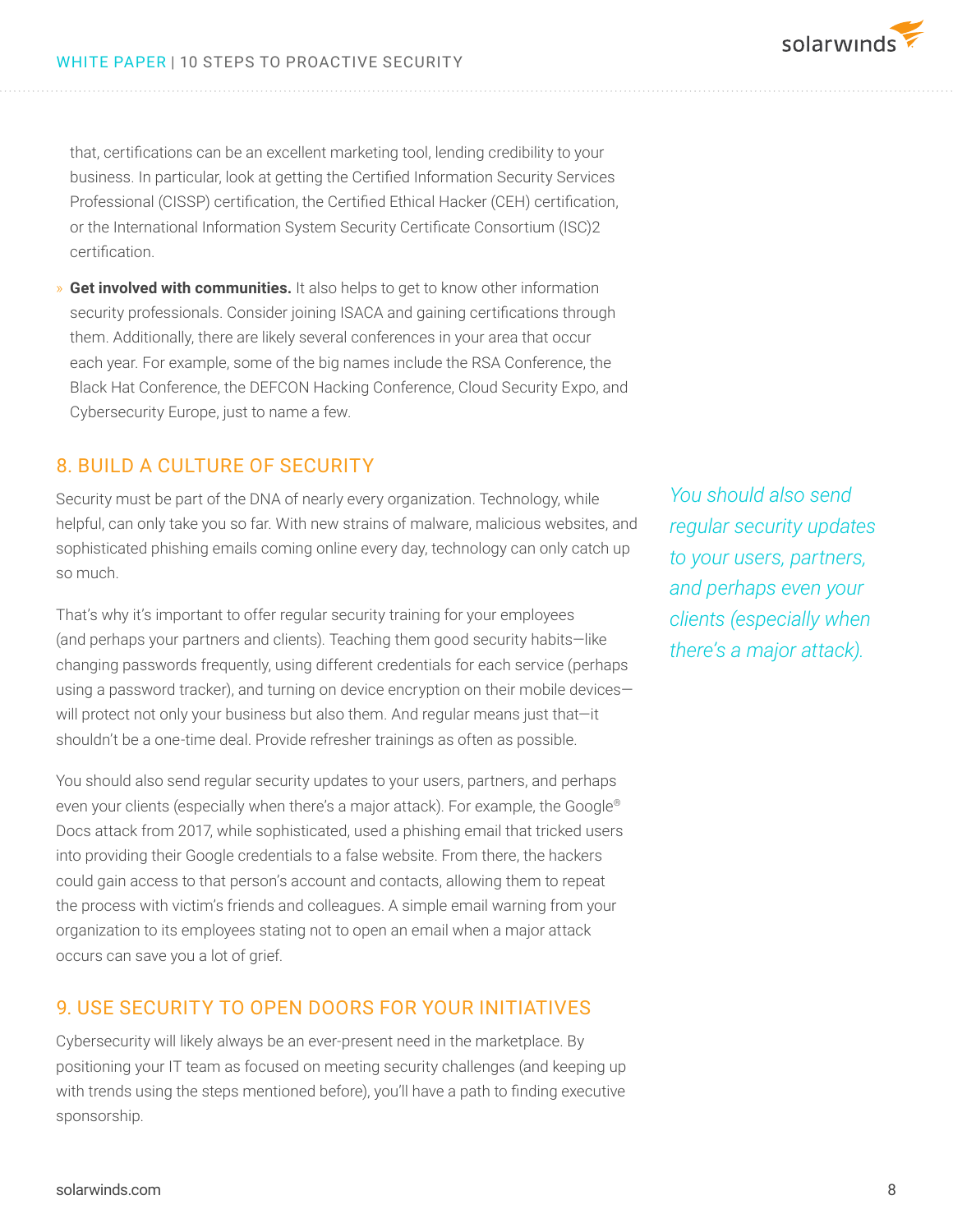Security can pave the way for other important benefits for your teams. For example, you could strike up conversations that begin with talks about layered security, but then use it to convince executive sponsors of the value of a holistically well-managed environment. You may hook them with security, but what about improving network performance or backing up key documents in the event someone accidentally deletes a file? Once you've started talking to executives about security investments, remember to consider peripheral benefits that may be of interest to them (e.g., a security monitoring tool, which also identifies the significant network resources abused by employees live streaming NBA or NFL games over the company network).

## 10. FIND ALLIES IN THE FIGHT AGAINST CYBERCRIMINALS

Cybercriminals have their own communities. They learn their trade on both the web and the dark web.

It's important to find your own allies in this fight. Whether by joining professional organizations, going to meetups or conferences, or by reading articles online and sharing them—staying in touch with a larger community of security experts will help you stay on the cutting edge in the fight against the bad guys.

Don't limit yourself to cybersecurity communities—attending nearly any gathering for IT professionals can yield benefits for you. For example, attending a sales training might teach you how to better position security in the context of IT. It may help you learn how to position risk better as well, earning you more credibility inside the business.

**You don't have to fight the bad guys alone.** 

## THE OPPORTUNITY IN FRONT OF YOU

The changing cybersecurity landscape offers tremendous opportunity for you to grow your career. Your ability to translate security in terms the business will understand will unlock this opportunity.

Just remember to keep these security tips in mind—focus on risk, make wise investments, practice proper cyberhygiene, and stay on top of the trends and changes. By doing that, you'll stay proactive in the fight against the cybercriminals and end up with happy executives, users, and fellow IT team members.

*Staying in touch with a larger community of security experts will help you stay on the cutting edge in the fight against the bad guys.*